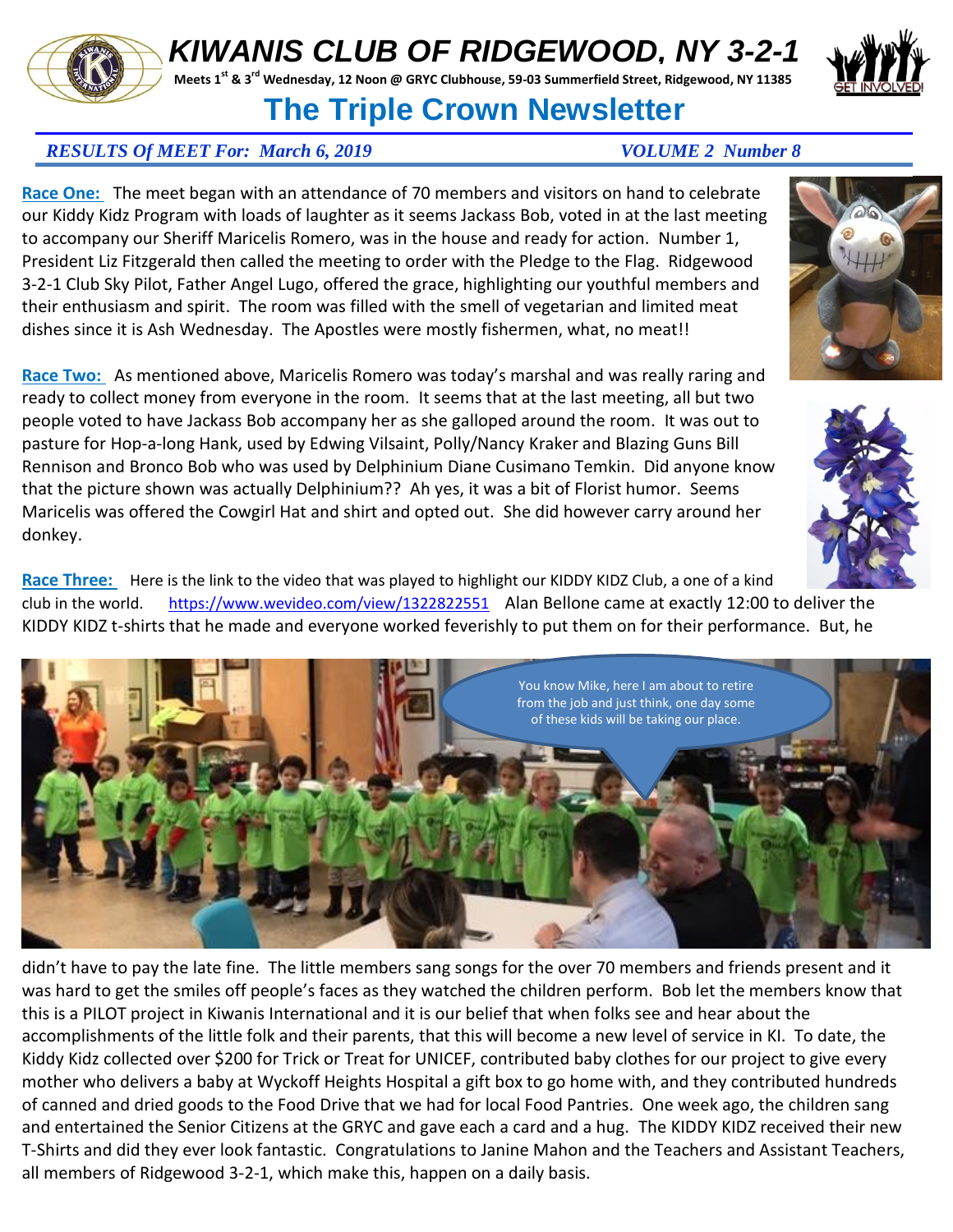**Race Four:** President Liz continued her report on the club's participation in Kiwanis activities and mentioned the great night at the Knockdown Center where the 104<sup>th</sup> Pct. Community Council and member Len Santoro honored the Ridgewood 3-2-1 as the Community Partner of the Year. There were over 20 members of the Club in attendance. Everyone pictured is a member of the 3-2-1, EXCEPT the guy with the little head between Fr. Mike and Carlos. He was actually the DJ, LOL. Congratulations, too, to P.O. Lenny O'Toole, member of 3-2-1 for being honored as Cop of the Year. 30 years ago, Kiwanis gave Lenny the Cop of the Month Award and here he is, three



decades later, being honored AGAIN with Kiwanis. What goes around…comes around. Council Member Bob Holden gave Proclamations to both Lenny and the 3-2-1 Club and announced publicly that he intends to become a member of the Ridgewood Club, ASAP. Welcome Councilman Holden. We value your input and participation. President Elect Gino was seen imbibing with a straw from the two bottles of wine that were placed on the table. He was asked to put his shirt back on after dancing with some folks to the song, 'It's raining men"… only kidding, that wasn't the song.

**Race Five:** Bob gave a happy dollar for everyone who introduced themselves. The cost went up from \$70 to \$100 when Bob's old best friend Bernie made a comment about an additional \$30 for being in Kiwanis for 30+ years. That process took a LONG time and then everyone was asked to go up and get their LENTEN food. Limited meat was served because it was Ash Wednesday. We had a contingent of NYPD Officers from the 104 at our meet, most of whom had celebrated with the GRYC and Ridgewood 3-2-1 Club at the Community Council meeting where the club was honored as the Community Partner of the Year. Fr. Angel distributed ashes and make crosses in KING SIZE. And I mean KING SIZE. Wow.



Race Six: It was announced that there would be an additional two Builders Clubs joining the ranks. They are IS 77 and IS 204. Both are very active and that brings our total to 12. It should also be noted that the Ridgewood 3-2-1 has applied for 12 K-Kids Clubs and 11 of them are brand spanking new to Kiwanis International. Great things are happening for the Sponsored Youth Leadership component and we are really impacting on this great borough and NY State. This is what Kiwanis is all about, service, service and more service. Thanks for being a part of that mission. P.O. Michael Berish, one of the two officers slated to replace Det. Bell when he retires, submitted his application to join, as did, Rodolfo Garcia, VP and Store Manager at TD Bank in Ridgewood. Three other applications were distributed and it is anticipated that they will be joining within the next two weeks. Lucian Matej was back along with Kenny Dunn and Hank Kraker. Seems JR was sick today, and even stayed home from work. Feel better JR, we missed your quips about Jackass Bob. Nah, only kidding. Alan Bellone presented Bob with an embroidered baseball cap in fine neon green lettering. Tom Wilk was in the house and hoping that the bees on the roof were doing ok. Treasurer Dave Fitzgerald was at the meeting and congratulated Liz on her big night at the Knockdown Center. Retired Crossing Guard Tina continues her perfect attendance and was joined by her replacement at Summerfield Street, Rosemary Bernal, both gave shout outs to Lenny O'Toole, their supervisor for years. Janine Mahon, Number 3 as 1<sup>st</sup> VP, had to leave early for a Doctor's appointment in the City, but left a mixed \$20 for her son, Army Captain Colin Mahon who will have his own Tank Command in Korea for the next 9 months. Congratulations on this fantastic opportunity. This West Point graduate makes ALL of us proud and lets us know that we are safe. Lori-Ann Psarras from Cross County Savings Bank made the meeting again and was happy to be with the Club. Kevin and Maureen came to enjoy a fine meal and great company.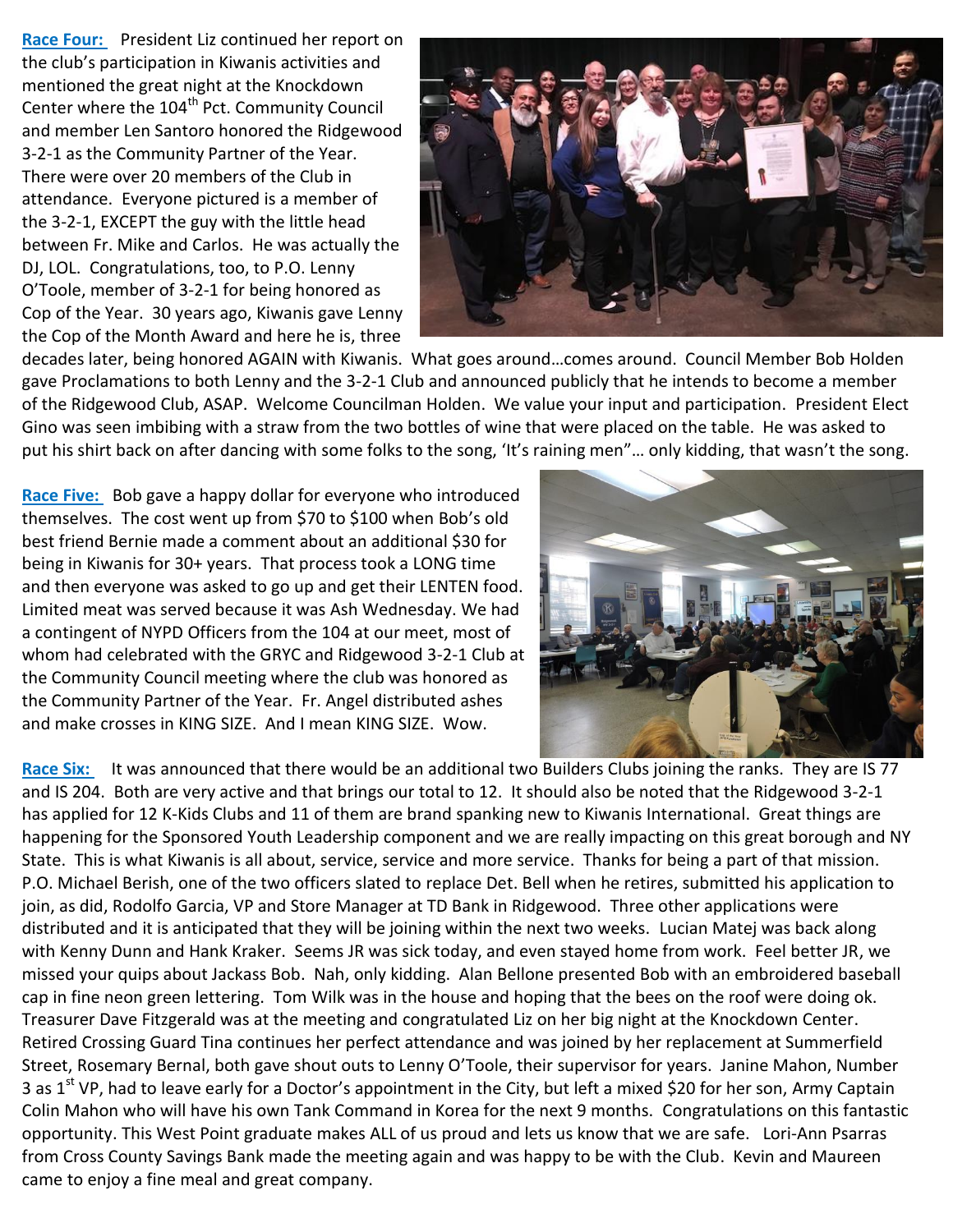**Race Seven:** John and Margie Stahl were back from CA, where they presented a 3-2-1 T-Shirt to the club out west. Mike Romer owner of Force Fitness was in the house and Omar Torres came to see what was going on at the gathering. Omar came with Rudy Garcia, as they work together at TD. You can't make this stuff up, Bill Rennison won the opportunity to be the Sheriff at the next meet and will have to decide to take Hop-A-Long Hank out of retirement, or, slow down the pace on Jackass Bob. Decisions, decisions. Diane Cusimano-Temkin had Bob confused as all could be with J-Lo and Angelina Jolie and gave happy bucks for Liz and her speech at the event. Remember, next week is St. Patrick's and St. Joseph's Celebration at the club. On Tuesday night, 3-2-1 Corporate Sponsor and Member Tony DiPiazza celebrated the Community Board vote to extend the Fresh Pond



Road Festival to 4 days, doubling the length of time that it will operate. Tony and his supporters emphasized the Cultural and Community benefits of the festival and the opportunity to show off Ridgewood's new diversity and demographics. What a great opportunity for the Ridgewood 3-2-1 Club to educate everyone as to what we do, what we are



planning and how we serve our neighborhood. Members Kathy Masi, Bob Monahan, Bob Holden and Tony DiPiazza were represented at the dinner. It is quite possible that 3-4 other attendees will be joining our ranks.

**Race Eight:** Upcoming Events include:

**March 10th – East Meadow Club Pancake Breakfast at East Meadow HS from 8:30 – 11:30**

**March 17th – GOTT Market at the Gottscheer Hall on Fairview Avenue in Ridgewood from 11-4.** 

**March 18th – Builders Club Week for Kiwanis International…**

**March 20th – St. Patrick's and St. Joseph's Feast at Clubhouse @ 12 noon. Pastries by Michael Addeo March 30th – Aktion Club Easter Party at the GRYC Clubhouse starting around 6:00 PM.** 

**Race Nine: Number 1, Liz ended the meeting right on time at 1:00 by hitting the gong. Happy Dollars and Food Money collected for this meet was \$ 570.**

**Sean gives Two thumbs up For Ridgewood 3-2-1 Club.**